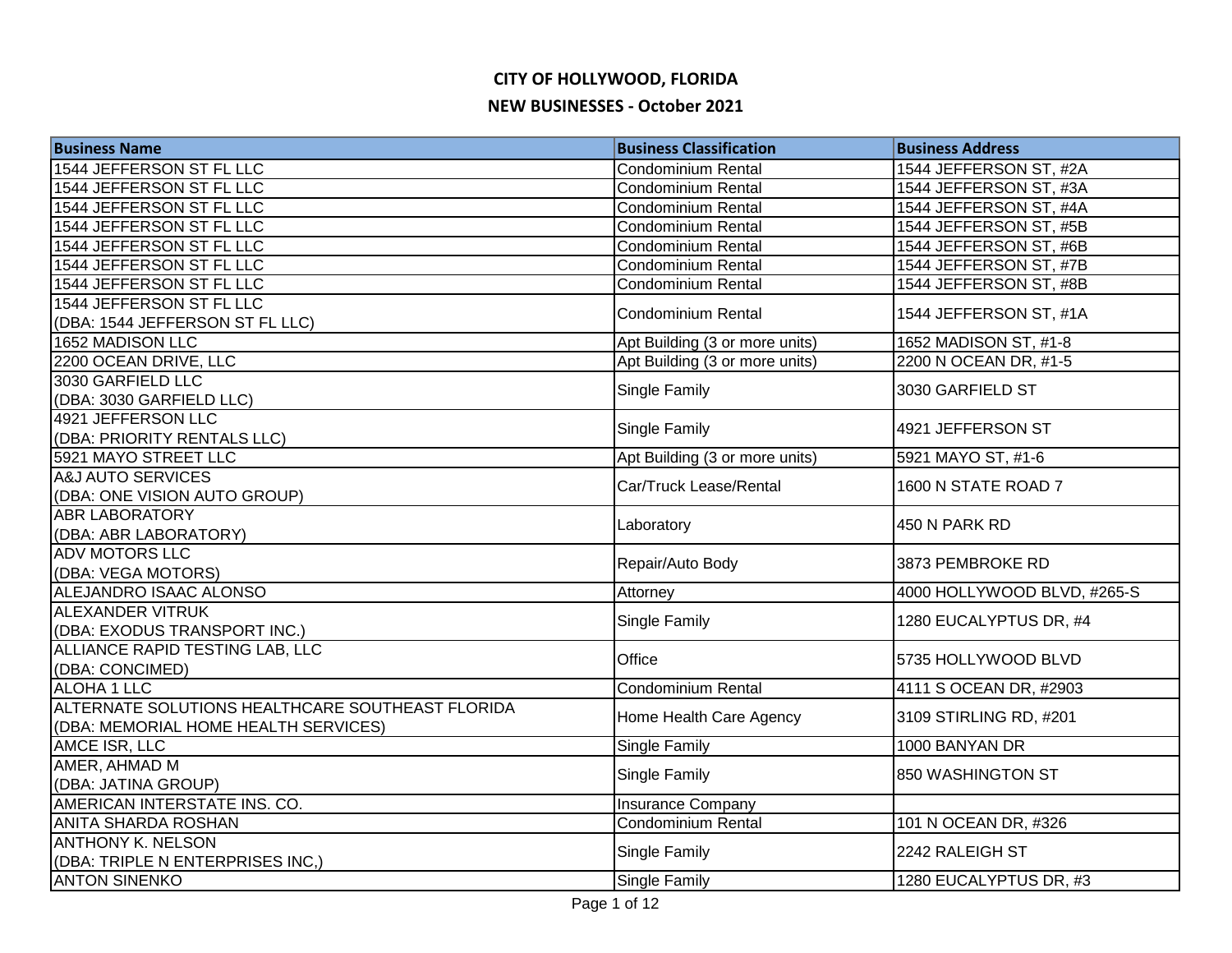| <b>Business Name</b>                       | <b>Business Classification</b>     | <b>Business Address</b>  |
|--------------------------------------------|------------------------------------|--------------------------|
| AP PRODUCTION GROUP LLC                    | Single Family                      | 2015 N 32 AVE - SUBLEASE |
| (DBA: AP PRODUCTION GROUP LLC)             |                                    |                          |
| AR GREEN, INC.                             | Lawn Maintenance                   | 1501 N 70 TER            |
| <b>ARCANGELO EVANGELISTA</b>               | <b>Condominium Rental</b>          | 3901 S OCEAN DR, #14R    |
| <b>ARDILLC</b>                             | Condominium Rental                 | 3801 S OCEAN DR, #4A     |
| <b>ASHLEY CARLOZZI</b>                     | <b>Single Family</b>               | 4103 BLACK OLIVE LN      |
| <b>ATM INVESTMENTS INC</b>                 | <b>Condominium Rental</b>          | 4010 S OCEAN DR, #R1501  |
| <b>AURIKA GORYACHKIN</b>                   | <b>Single Family</b>               | 1404 HOLLYWOOD BLVD      |
| (DBA: GORYACHKINA AURIKA)                  |                                    |                          |
| AUTO BODY SOLUTION1, LLC                   | Auto/Paint & Body                  | 5918 RODMAN ST           |
| <b>AVAST CAPITAL LLC</b>                   | Condominium Rental                 | 4010 S OCEAN DR, #T3804  |
| BEACH HOUSE 2007, LLC                      | <b>Condominium Rental</b>          | 4111 S OCEAN DR, #1005   |
| <b>BENI AND LOLA LLC</b>                   | Condominium Rental                 | 3801 S OCEAN DR, #2Y     |
| (DBA: BENI AND LOLA LLC)                   |                                    |                          |
| <b>BERNADETTE GUERRA</b>                   | Attorney                           | 5821 HOLLYWOOD BLVD      |
| <b>BOCA DOWNTOWN HOLLYWOOD INC</b>         | Restaurant/Bar                     | 1400 S FEDERAL HWY       |
| (DBA: BOCA HOLLYWOOD)                      |                                    |                          |
| <b>BOSSIO, JOAQUIN CRISTIAN</b>            | <b>Condominium Rental</b>          | 3801 S OCEAN DR, #2G     |
| (DBA: BEST ROAD LLC)                       |                                    |                          |
| <b>BRADLEY LUONGO</b>                      | Apt Building (3 or more units)     | 1824 COOLIDGE ST, #1-4   |
| <b>BRANDON D COLE</b>                      | Attorney                           | 3107 STIRLING RD, #201   |
| <b>BUNICH, TATYANA &amp; MOYSEY</b>        | <b>Single Family</b>               | 3840 N 42 TER            |
| (DBA: BUNICH, TATYANA & MOYSEY)            |                                    |                          |
| C HORNE CONSTRUCTION COMPANY, INC.         | Contractor/General                 | 1926 HOLLYWOOD BLVD      |
| <b>CAPACCIOS GROUP</b>                     | <b>Auto Sales</b>                  | 5903 FUNSTON ST          |
| (DBA: AUTO DIRECT OF HALLANDALE)           |                                    |                          |
| CARE 4 HAIR STUDIO, LLC                    | <b>Beauty Parlor</b>               | 1026 S 56 AVE            |
| CATALINA FONNEGRA                          | <b>Massage Therapists</b>          | 2514 HOLLYWOOD BLVD      |
| <b>CBR HOLDING 7, LLC</b>                  | <b>Commercial Rental Units</b>     | 2640 HOLLYWOOD BLVD      |
| <b>CCESAR, INC</b>                         | <b>Business Office/Bookkeeping</b> | 2700 N 29 AVE            |
| (DBA: CCESAR, INC)                         |                                    |                          |
| <b>CESAR OMAR CORRETJER, MD</b>            | Physician                          | 3031 JOHNSON ST          |
| (DBA: HEALSTONE PRIMARY CARE PARTNERS LLC) |                                    |                          |
| <b>CHI-FLOW</b>                            | <b>Health Salon</b>                | 3800 S OCEAN DR, #618    |
| <b>CODY JAMES LIESE</b>                    | Attorney                           | 4600 SHERIDAN ST         |
| COLONICS4YOU                               | <b>Massage Therapists</b>          | 2514 HOLLYWOOD BLVD      |
| <b>COMO HERMANOS LLC</b>                   | <b>Condominium Rental</b>          | 3801 S OCEAN DR, #9D     |
| (DBA: COMO HERMANOS LLC)                   |                                    |                          |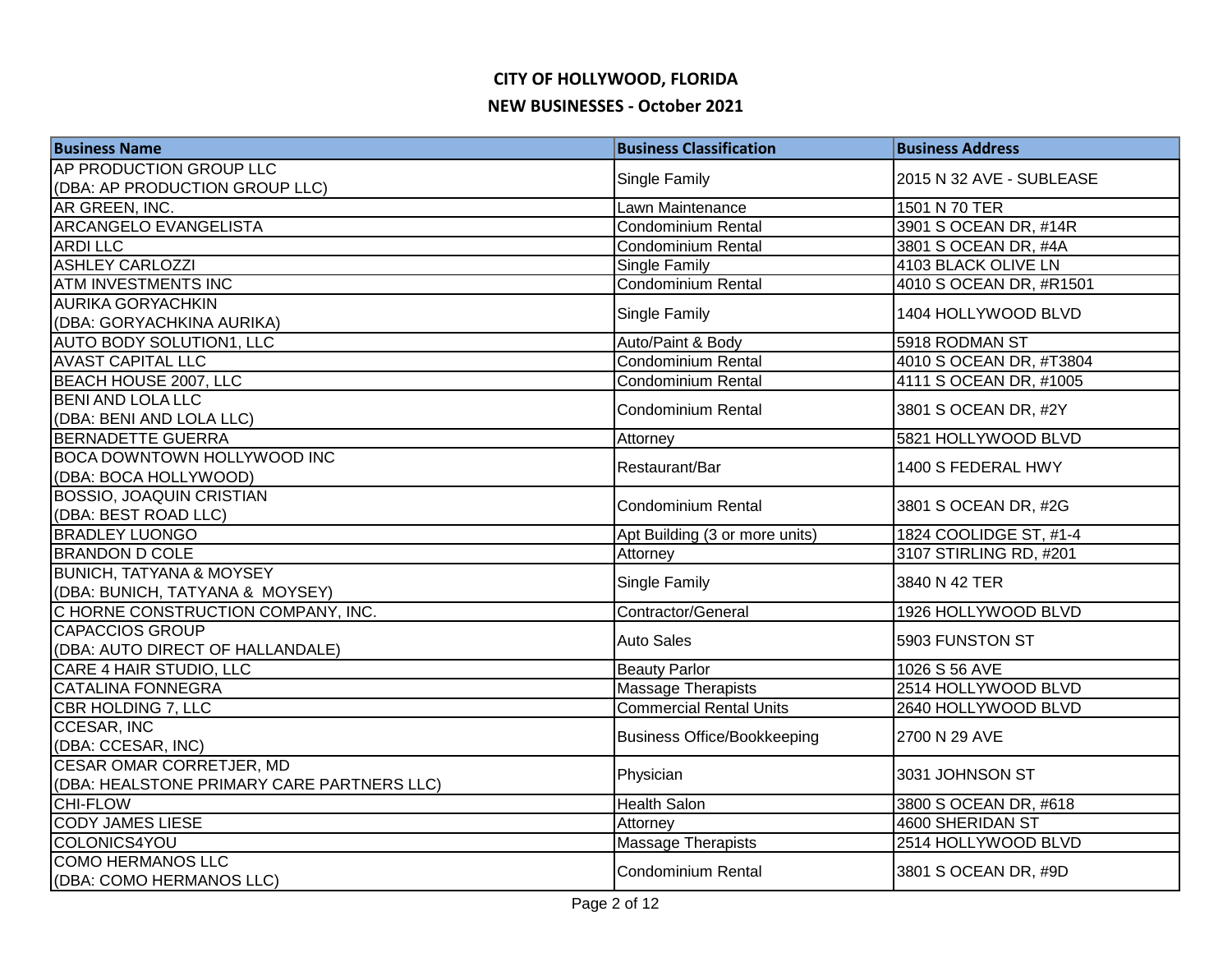| <b>Business Name</b>                                          | <b>Business Classification</b>        | <b>Business Address</b>              |
|---------------------------------------------------------------|---------------------------------------|--------------------------------------|
| <b>COMPLETE MORTGAGE LLC</b>                                  | Broker/Mortgage                       | 2205 HOLLYWOOD BLVD                  |
| (DBA: COMPLETE MORTGAGE LLC)                                  |                                       |                                      |
| CONTRERAS SA SOLUTIONS CORP                                   | Small Vendor/Mobile                   | 4631 HOLLYWOOD BLVD                  |
| (DBA: EL REY DEL CHURRASCO)                                   |                                       |                                      |
| COPA HOME HEALTH AGENCY CONSULTANTS, INC                      | <b>Commission Merchant</b>            | 218 N 31 CT                          |
| <b>CREATOR ALEC DESIGNS, INC</b>                              | Graphic Design                        | 3200 N 29 AVE                        |
| (DBA: CREATOR ALEC DESIGNS, INC)<br><b>CROWD FAVORITE LLC</b> |                                       |                                      |
| (DBA: LAWRENCE R SCHRAM)                                      | <b>Consultant/Business Advisor</b>    | 1958 DEWEY ST                        |
| <b>CUTS ON THE GO</b>                                         |                                       |                                      |
| (DBA: CUTS ON THE GO LLC)                                     | <b>Barber Shop</b>                    | 927 S 21 AVE                         |
| <b>DARMONY INC</b>                                            |                                       |                                      |
| (DBA: COMFORT KEEPERS)                                        | Home Health Care Agency               | 450 N PARK RD                        |
| DARY REES CORP                                                |                                       |                                      |
| (DBA: DARY REES CORP)                                         | <b>Single Family</b>                  | 1522 E HAWTHORNE CIR-SUBLEASE        |
| <b>DAYORIS LLC</b>                                            | <b>Building/Hardware Supply Sales</b> | 1945 HAYES ST                        |
| DELPHIA J. WILLIAMS, AS TRUSTEE OF THE DELPHIA J. WILLIAMS    | <b>Duplex</b>                         | 5729-5731 BUCHANAN ST                |
| <b>REVOCABLE TRUST</b>                                        |                                       |                                      |
| DELVILAM, LLC                                                 | Condominium Rental                    | 4010 S OCEAN DR, #R1005              |
| <b>DIFAST IMPORT &amp; EXPORT</b>                             | Import/Export                         | 1520 N DIXIE HWY                     |
| <b>DUANE FRANKS</b>                                           | <b>Single Family</b>                  | 3430 N 23 AVE                        |
| <b>DUSTIN ALLEN HITE</b>                                      | Attorney                              | 4600 SHERIDAN ST                     |
| (DBA: FLORIDA PROFESSIONAL LAW GROUP PLLC)                    |                                       |                                      |
| EDUCATIONAL SOLUTIONS AND ADVOCACY LLC                        | <b>Consultant/Business Advisor</b>    | 3475 SHERIDAN ST                     |
| (DBA: MY EDUCATIONAL SOLUTIONS)                               |                                       |                                      |
| <b>EDWARD SCOTT GOLDEN</b>                                    | Attorney                              | 3107 STIRLING RD, #201               |
| <b>ELIEZER &amp; ESTHER PENIAS</b><br>ELIEZER & ESTHER PENIAS | <b>Single Family</b>                  | 3720 WESTMINSTER ST<br>2309 N 37 AVE |
| <b>EMADA LLC</b>                                              | Single Family                         |                                      |
| (DBA: TIANA BEACH INN)                                        | Hotel/Motel                           | 327 HARDING ST                       |
| EMERALD HOLLYWOOD OWNER LLC                                   |                                       |                                      |
| (DBA: THE CLUB AT EMERALD WATERS INVESTORS LLC)               | Apt Building (3 or more units)        | 3910 N 56 AVE                        |
| <b>EMMANUEL CHARLES</b>                                       |                                       |                                      |
| (DBA: FLORIDA PROFESSIONAL LAW GROUP PLLC)                    | Attorney                              | 4600 SHERIDAN ST                     |
| EWART-DAVIS POOL SUPPLIES INC                                 |                                       |                                      |
| (DBA: POOL PRO'S OF HOLLYWOOD)                                | <b>Retail Store/Stock</b>             | 5780 PLUNKETT ST                     |
| <b>EYAD SHEHADEH</b>                                          | Dentist/Orthodontist                  | 3031 JOHNSON ST                      |
| (DBA: PRIMARY DENTAL PARTNERS, PA)                            |                                       |                                      |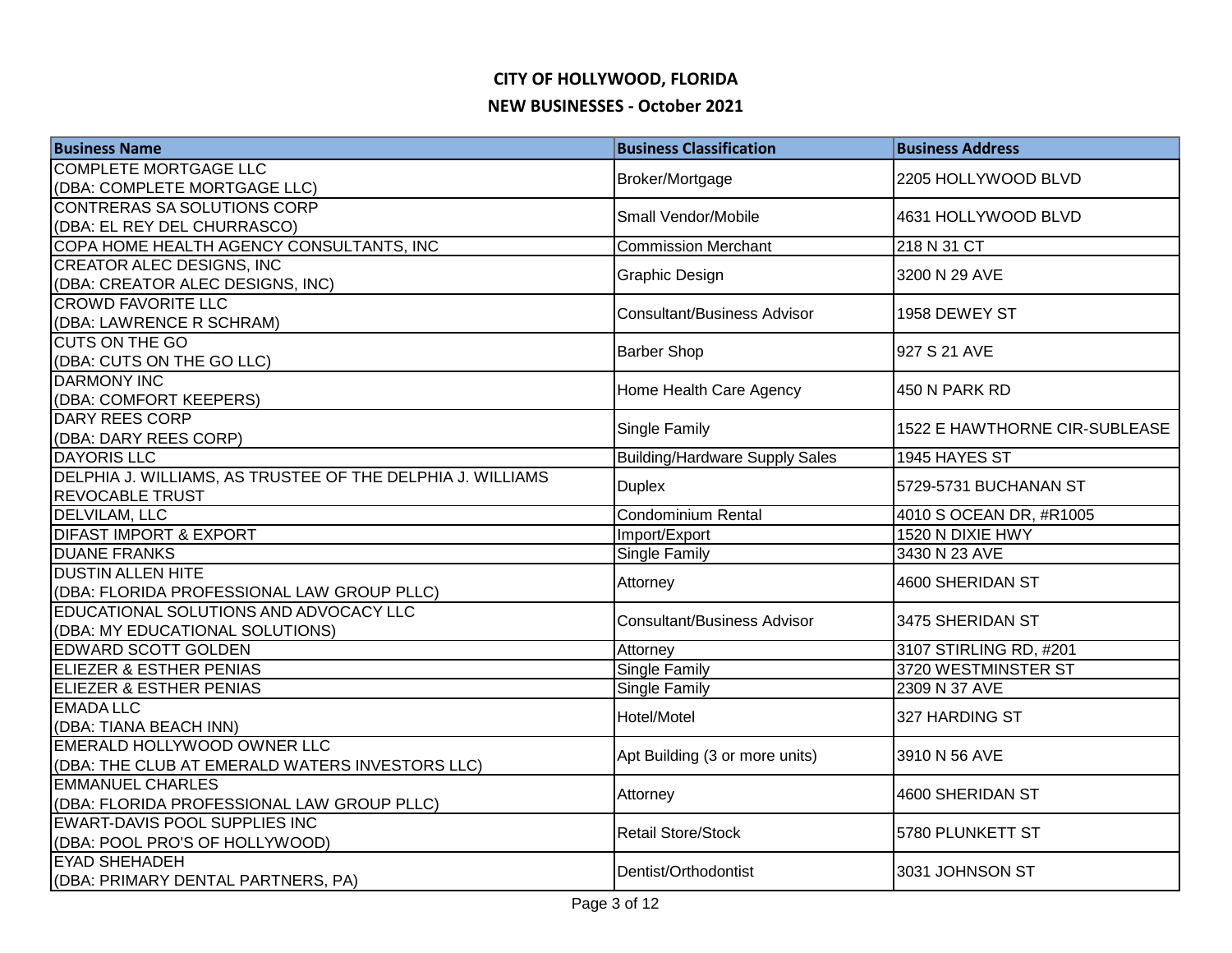| <b>Business Name</b>                                                   | <b>Business Classification</b>     | <b>Business Address</b>  |
|------------------------------------------------------------------------|------------------------------------|--------------------------|
| FIRST SOUTHEAST MORTGAGE CORPORATION                                   | Condominium Rental                 | 101 N OCEAN DR, #311     |
| FLORIDA FOOT & ANKLE ASSOC, LLC                                        | <b>Medical Office</b>              | 210 S FEDERAL HWY, #302  |
| FLORIO'S SHERIDAN, LLC                                                 | Restaurant/Bar                     | 3373 SHERIDAN ST         |
| (DBA: FLORIO'S SHERIDAN)                                               |                                    |                          |
| <b>FRAPILI CORP</b>                                                    | Condominium Rental                 | 101 N OCEAN DR, #453     |
| <b>GERSHKOVICH, YURIY</b>                                              | <b>Condominium Rental</b>          | 3901 S OCEAN DR, #PH16F  |
| (DBA: GERSHKOVICH, YURIY)                                              |                                    |                          |
| <b>GESHEM HOLDINGS LLC</b>                                             | Single Family                      | 1255 WASHINGTON ST       |
| (DBA: GESHEM HOLDINGS LLC)                                             |                                    |                          |
| <b>GHW BOTTLING SERVICES INC</b>                                       | <b>Warehouse Rental</b>            | 2870 SW 42 ST            |
| <b>GOLD COAST MULTI SYSTEMS, LLC</b>                                   | <b>Auto Sales</b>                  | 5629 DAWSON ST           |
| (DBA: GOLD COAST AUTO)                                                 |                                    |                          |
| GOLDEN & LANEVE, P.A.                                                  | Office                             | 3107 STIRLING RD, #212   |
| <b>GUILLERMO ABEL ALLASIA</b>                                          | Single Family                      | 1419 WASHINGTON ST       |
| (DBA: ALASKA'S HOUSE 1419 LLC)                                         |                                    |                          |
| <b>HLALVES PROPERTIES LLC</b>                                          | <b>Condominium Rental</b>          | 777 N OCEAN DR, #N201    |
| (DBA: H L ALVES PROPERTIES LLC)<br>HAMILTON FINANCIAL CONSULTANTS, LLC |                                    |                          |
| (DBA: HAMILTON FINANCIAL CONSULTANTS, LLC)                             | <b>Consultant/Business Advisor</b> | 2700 N 29 AVE            |
| <b>HEAT RECOVERY &amp; TOWING INC</b>                                  |                                    |                          |
| (DBA: HEAT RECOVERY)                                                   | Auto Lot/Garage                    | 2600 MIAMI RD            |
| HELMUT LUETTGEMANN                                                     | Condominium Rental                 | 2309 PARK LN, #112       |
| HIJI, LLC                                                              | Apt Building (3 or more units)     | 219-223 S 17 AVE-3 BLDGS |
| <b>HILLCREST 18 LLC</b>                                                |                                    |                          |
| (DBA: USA ACCOUNTING 4 US CORP)                                        | Single Family                      | 1008 BANYAN DR           |
| <b>HOLLYWOOD FAMILY CENTER</b>                                         |                                    |                          |
| (DBA: HOLLYWOOD FAMILY CENTER)                                         | <b>Residential Care Facilities</b> | 7661 RALEIGH ST          |
| HOLLYWOOD HILLS 1610 LLC                                               |                                    |                          |
| (DBA: HOLLYWOOD HILLS 1610 LLC)                                        | Single Family                      | 1610 N PARK RD           |
| HOLLYWOOD HILLS 1905 LLC                                               |                                    |                          |
| (DBA: HOLLYWOOD HILLS 1905 LLC)                                        | Single Family                      | 1905 N 45 AVE            |
| HOLLYWOOD HILLS 2200 LLC                                               |                                    | 2200 N 47 AVE            |
| (DBA: HOLLYWOOD HILLS 2200 LLC)                                        | Single Family                      |                          |
| HOT DOG HARBOR OF HOLLYWOOD FLORIDA, LLC                               | Restaurant/Bar                     | 4211 N SURF RD           |
| <b>HOWARD CARDENAS</b>                                                 | Single Family                      | 5828 THOMAS ST           |
| (DBA: INNOVA MIA CORP)                                                 |                                    |                          |
| <b>HTG FIORI, LLC</b>                                                  | <b>Commercial Rental Units</b>     | 901 S FEDERAL HWY        |
| (DBA: HUDSON VILLAGE)                                                  |                                    |                          |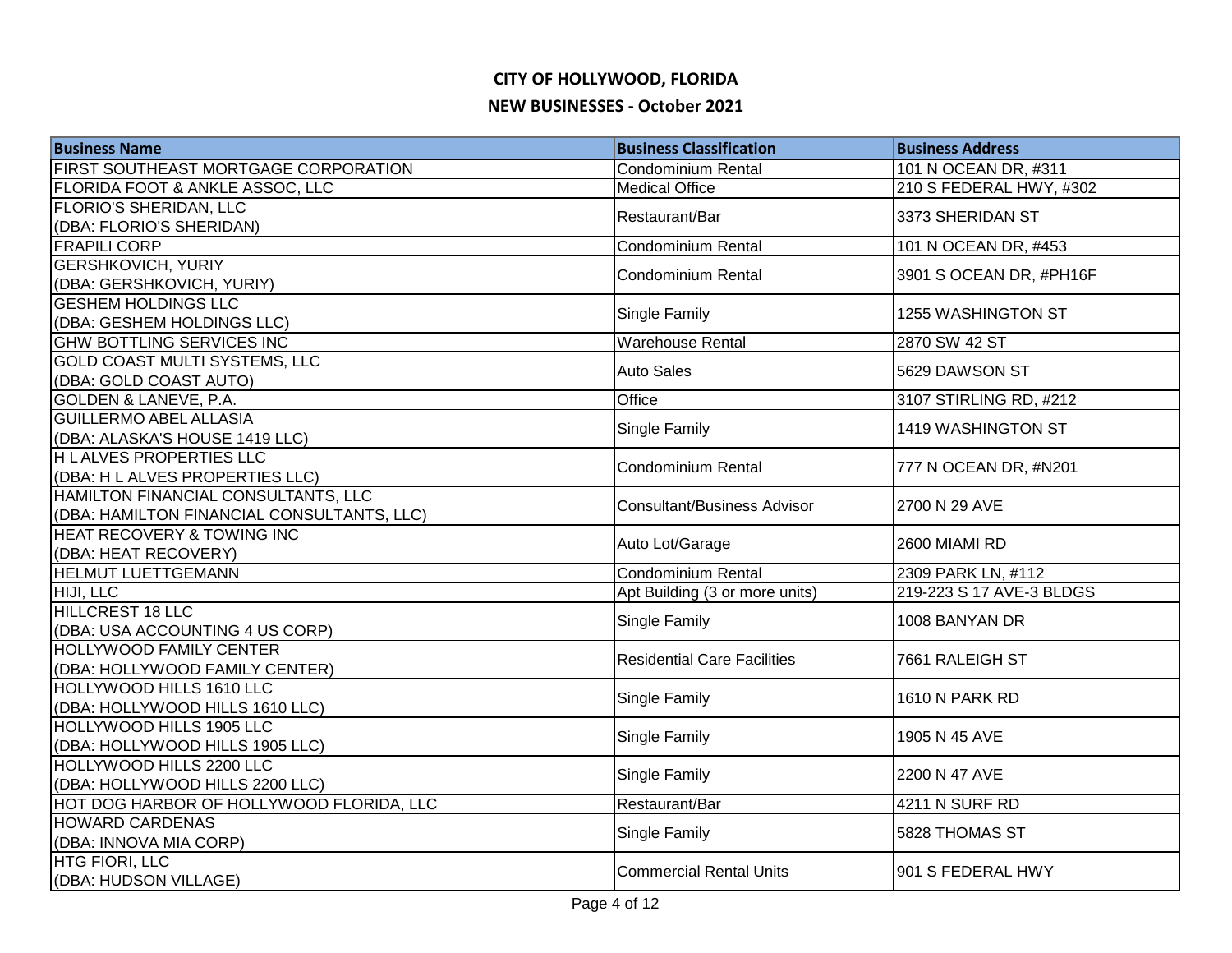| <b>Business Name</b>                       | <b>Business Classification</b> | <b>Business Address</b> |
|--------------------------------------------|--------------------------------|-------------------------|
| <b>IFPI LAND TR</b>                        | <b>Condominium Rental</b>      | 3901 S OCEAN DR, #12O   |
| (DBA: IFPI LAND TR)                        |                                |                         |
| <b>ILAN LEVY</b>                           | <b>Condominium Rental</b>      | 5092 SHERIDAN ST, #1    |
| <b>ILYA KLIMAU</b>                         | Single Family                  | 5400 POLK ST            |
| (DBA: PRIORITY RENTALS LLC)                |                                |                         |
| <b>INNA OZEROV MD PA</b>                   | Physician                      | 7700 DAVIE ROAD EXT     |
| (DBA: MIAMI EYE INSTITUTE)                 |                                |                         |
| INNOVA INVESTMENTS, LLC                    | Single Family                  | 6320 WASHINGTON ST      |
| INTERNATIONAL COMMERCIAL FOODS, CORP       | Internet Sales                 | 3080 SHERIDAN ST        |
| (DBA: DR.DULCE)                            |                                |                         |
| <b>IOSIF KAPLAN</b>                        | <b>Condominium Rental</b>      | 101 N OCEAN DR, #417    |
| <b>JANET &amp; ROSHAN SHAFI</b>            | Single Family                  | 1326 JEFFERSON ST       |
| (DBA: SHAFI, JANET & ROSHAN)               |                                |                         |
| JIMMY ADRIEL BENZAQUEN MORELY              | <b>Single Family</b>           | 4255 LARGE LEAF LN      |
| <b>JOSHUA MEYER</b>                        | Attorney                       | 5821 HOLLYWOOD BLVD     |
| JSN 6201 TAYLOR ST, LLC                    | Apt Building (3 or more units) | 6201 TAYLOR ST          |
| <b>JULLETTE THOMPSON</b>                   | Catering/Take Out              | 6363 JOHNSON ST         |
| (DBA: JERK ON THE GO)                      |                                |                         |
| <b>KARINA RIOS</b>                         | Attorney                       | 4600 SHERIDAN ST        |
| <b>KAY RICO BEACH CAFE LLC</b>             | Restaurant/Bar                 | 2501 S OCEAN DR, #C-11H |
| <b>LAURA GONZALEZ</b>                      | Single Family                  | 3301 N 23 AVE           |
| (DBA: LAURA GONZALEZ)                      |                                |                         |
| LAURA NATALIA DEVITA RUSSO                 | Single Family                  | 6771 CHARLESTON ST      |
| (DBA: DEVITA RUSSO, LAURA N)               |                                |                         |
| <b>LEA CASTRO-MARTINEZ</b>                 | Attorney                       | 4600 SHERIDAN ST        |
| (DBA: FLORIDA PROFESSIONAL LAW GROUP PLLC) |                                |                         |
| <b>LISA JACOBS</b>                         | Attorney                       | 4600 SHERIDAN ST        |
| (DBA: FLORIDA PROFESSIONAL LAW GROUP PLLC) |                                |                         |
| <b>LOLARA LLC</b>                          | <b>Condominium Rental</b>      | 3901 S OCEAN DR, #14D   |
| <b>LOMAR HOLDINGS LLC</b>                  | <b>Commercial Rental Units</b> | 5720 FUNSTON ST         |
| (DBA: LOMAR APARTMENTS)                    |                                |                         |
| <b>LOMAR HOLDINGS LLC</b>                  | <b>Commercial Rental Units</b> | 5756 FUNSTON ST         |
| (DBA: LOMAR APARTMENTS)                    |                                |                         |
| <b>LOMAR HOLDINGS LLC</b>                  | <b>Commercial Rental Units</b> | 5700 DEWEY ST           |
| (DBA: LOMAR APARTMENTS)                    |                                |                         |
| <b>LOMAR HOLDINGS LLC</b>                  | <b>Commercial Rental Units</b> | 3210 STIRLING RD        |
| (DBA: LOMAR APARTMENTS)                    |                                |                         |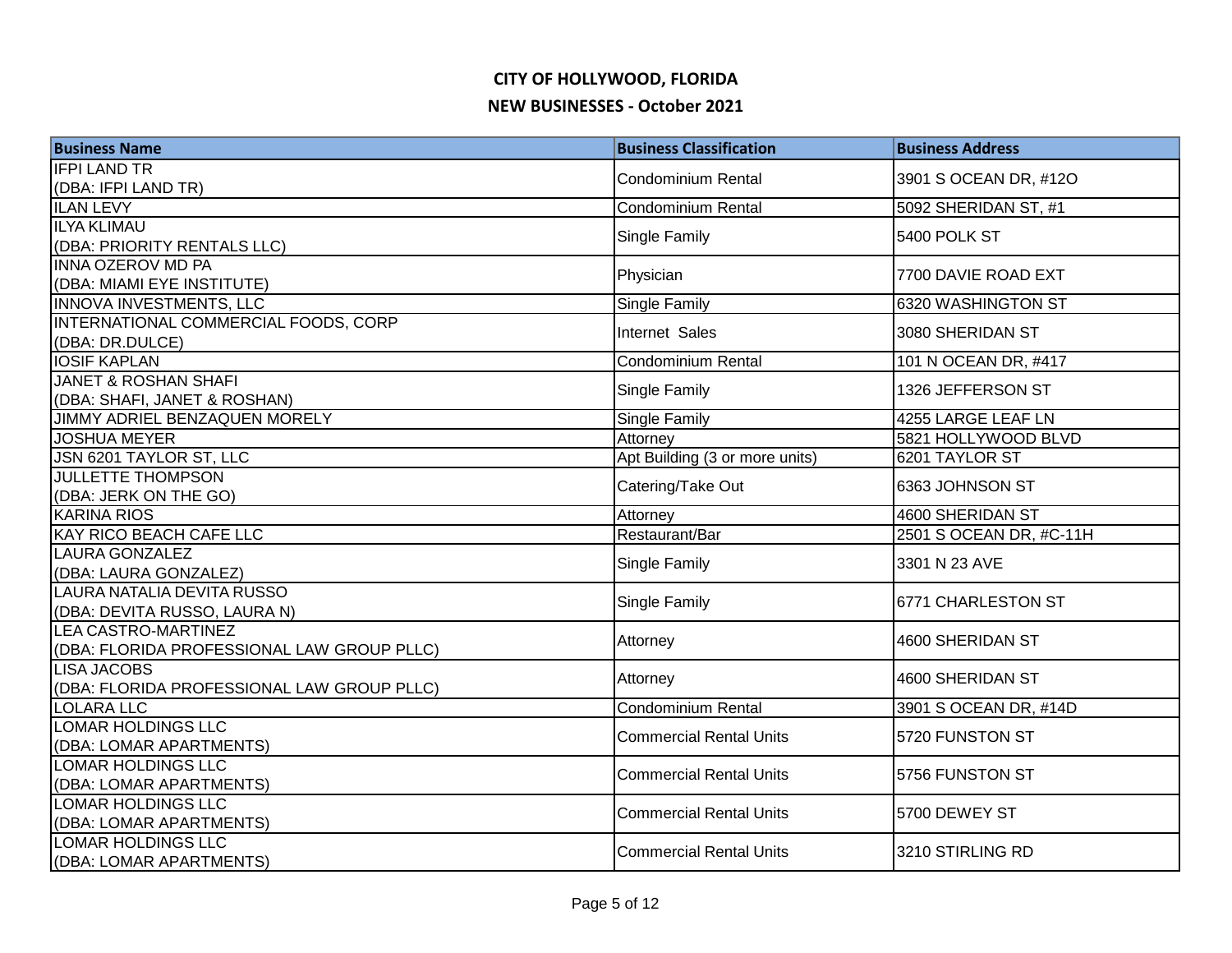| <b>Business Name</b>                                 | <b>Business Classification</b> | <b>Business Address</b> |
|------------------------------------------------------|--------------------------------|-------------------------|
| LOMAR HOLDINGS LLC                                   | Apt Building (3 or more units) | 555 S LUNA CT           |
| (DBA: LOMAR APARTMENTS)                              |                                |                         |
| <b>LOMAR HOLDINGS LLC</b>                            | Apt Building (3 or more units) | 314 S LUNA CT           |
| (DBA: LOMAR APARTMENTS)                              |                                |                         |
| <b>LOMAR HOLDINGS LLC</b>                            | <b>Duplex</b>                  | 300 N 35 AVE            |
| (DBA: LOMAR APARTMENTS)<br><b>LOMAR HOLDINGS LLC</b> |                                |                         |
| (DBA: LOMAR APARTMENTS)                              | <b>Single Family</b>           | 4520 POLK ST            |
| LOMAR PROPERTY GROUP LLC                             |                                |                         |
| (DBA: GOTTLIEB & GOTTLIEB)                           | Attorney                       | 125 N 46 AVE            |
| LOMAR PROPERTY GROUP LLC                             |                                |                         |
| (DBA: LOMAR APARTMENTS)                              | <b>Commercial Rental Units</b> | 5920 LIBERTY ST         |
| LOMAR PROPERTY GROUP LLC                             |                                |                         |
| (DBA: LOMAR APARTMENTS)                              | <b>Commercial Rental Units</b> | 5620 FUNSTON ST         |
| LOMAR PROPERTY GROUP LLC                             | <b>Commercial Rental Units</b> | 5633 FUNSTON ST         |
| (DBA: LOMAR APARTMENTS)                              |                                |                         |
| LOMAR PROPERTY GROUP LLC                             | <b>Commercial Rental Units</b> | 5808 DAWSON ST          |
| (DBA: LOMAR APARTMENTS)                              |                                |                         |
| LOMAR PROPERTY GROUP LLC                             | <b>Commercial Rental Units</b> | 4641 HOLLYWOOD BLVD     |
| (DBA: LOMAR APARTMENTS)                              |                                |                         |
| LOMAR PROPERTY GROUP LLC                             | Apt Building (3 or more units) | 3609 POLK ST, #1-6      |
| (DBA: LOMAR APARTMENTS)<br>LOMAR PROPERTY GROUP LLC  |                                |                         |
| (DBA: LOMAR APARTMENTS)                              | Apt Building (3 or more units) | 3518 TAYLOR ST, #1-6    |
| LOMAR PROPERTY GROUP LLC                             |                                |                         |
| (DBA: LOMAR APARTMENTS)                              | Apt Building (3 or more units) | 3604 TAYLOR ST          |
| LOMAR PROPERTY GROUP LLC                             |                                |                         |
| (DBA: LOMAR APARTMENTS)                              | Apt Building (3 or more units) | 3610 TAYLOR ST, #1-6    |
| LOMAR PROPERTY GROUP LLC                             |                                |                         |
| (DBA: LOMAR APARTMENTS)                              | Apt Building (3 or more units) | 3700 TAYLOR ST          |
| LOMAR PROPERTY GROUP LLC                             | Apt Building (3 or more units) | 3501 TYLER ST           |
| (DBA: LOMAR APARTMENTS)                              |                                |                         |
| LOMAR PROPERTY GROUP LLC                             | Apt Building (3 or more units) | 3500 JACKSON ST         |
| (DBA: LOMAR APARTMENTS)                              |                                |                         |
| LOMAR PROPERTY GROUP LLC                             | Apt Building (3 or more units) | 500 S CRESCENT DR       |
| (DBA: LOMAR APARTMENTS)                              |                                |                         |
| <b>LOMAR PROPERTY GROUP LLC</b>                      | Apt Building (3 or more units) | 532 S CRESCENT DR       |
| (DBA: LOMAR APARTMENTS)                              |                                |                         |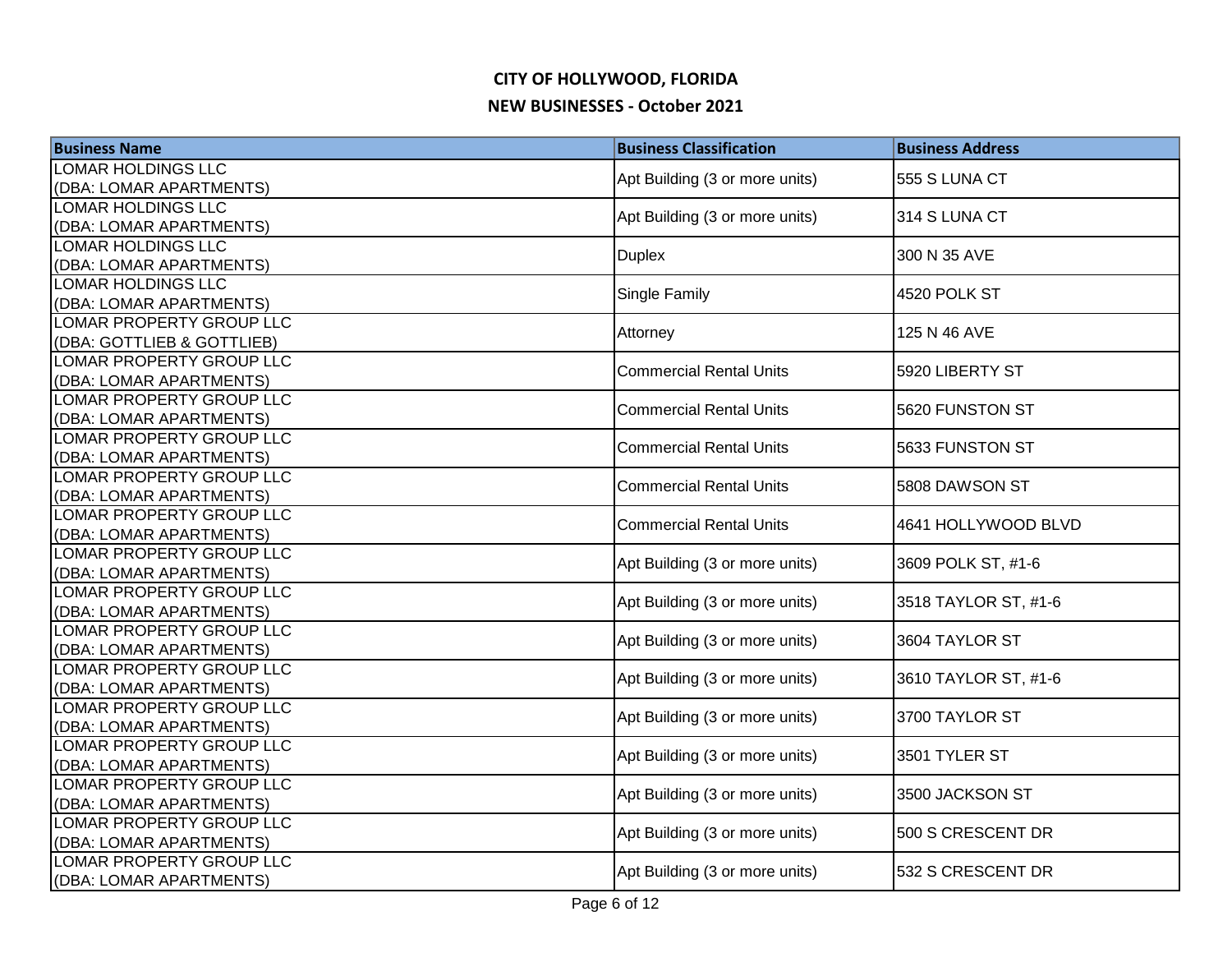| <b>Business Name</b>                                                   | <b>Business Classification</b>     | <b>Business Address</b>                       |
|------------------------------------------------------------------------|------------------------------------|-----------------------------------------------|
| LOMAR PROPERTY GROUP LLC                                               | Apt Building (3 or more units)     | 4933 HOLLYWOOD BLVD                           |
| (DBA: LOMAR APARTMENTS)                                                |                                    |                                               |
| LOMAR PROPERTY GROUP LLC                                               | Apt Building (3 or more units)     | 5141 HOLLYWOOD BLVD                           |
| (DBA: LOMAR APARTMENTS)                                                |                                    |                                               |
| LOMAR PROPERTY GROUP LLC                                               | Apt Building (3 or more units)     | 5420 HOLLYWOOD BLVD                           |
| (DBA: LOMAR APARTMENTS)                                                |                                    |                                               |
| LOMAR PROPERTY GROUP LLC                                               | Apt Building (3 or more units)     | 5450 HOLLYWOOD BLVD                           |
| (DBA: LOMAR APARTMENTS)                                                |                                    |                                               |
| LOMAR PROPERTY GROUP LLC                                               | Apt Building (3 or more units)     | 2307 TAYLOR ST                                |
| (DBA: LOMAR APARTMENTS)                                                |                                    |                                               |
| LOMAR PROPERTY GROUP LLC<br>(DBA: LOMAR APARTMENTS)                    | <b>Duplex</b>                      | 3705 POLK ST                                  |
| LOMAR PROPERTY GROUP LLC                                               |                                    |                                               |
| (DBA: LOMAR APARTMENTS)                                                | <b>Duplex</b>                      | 3615 POLK ST                                  |
| LOMAR PROPERTY GROUP LLC                                               |                                    |                                               |
| (DBA: LOMAR APARTMENTS)                                                | <b>Duplex</b>                      | 3612 TAYLOR ST                                |
| LOMAR PROPERTY GROUP LLC                                               |                                    |                                               |
| (DBA: LOMAR APARTMENTS)                                                | <b>Single Family</b>               | 3513 POLK ST                                  |
| LOMAR PROPERTY GROUP LLC                                               |                                    |                                               |
| (DBA: LOMAR APARTMENTS)                                                | Single Family                      | 1917 N 42 AVE                                 |
| LOMAR PROPERTY GROUP LLC                                               |                                    |                                               |
| (DBA: LOMAR APARTMENTS)                                                | Single Family                      | 2021 N 51 AVE                                 |
| LONDONO, CARLOS ANDRES                                                 | Single Family                      | 2220 N 35 AVE                                 |
| (DBA: CASA DEL SOL)                                                    |                                    |                                               |
| LORETTA GUEVARA                                                        | Attorney                           | 5821 HOLLYWOOD BLVD                           |
| LOS POTROS REAL ESTATE LLC                                             | Condominium Rental                 | 4111 S OCEAN DR, #2602                        |
| <b>MANSI, LLC</b>                                                      | Single Family                      | 1022 BANYAN DR                                |
| <b>MARVIN ODUBER</b>                                                   | Single Family                      | 1406 COOLIDGE ST                              |
| (DBA: MADISON BNB LLC)                                                 |                                    |                                               |
| <b>MARY RIDDELL</b>                                                    | <b>Condominium Rental</b>          | 400 N SURF RD, #306                           |
| (DBA: FLORIDA BLUE)                                                    |                                    |                                               |
| MAXIMO J FERNANDEZ                                                     | Physician                          | 3031 JOHNSON ST                               |
| (DBA: PERSONALIZED MEDICINE INSTITUTE, LLC)<br><b>MCC BUILDING LLC</b> | <b>Consultant/Business Advisor</b> |                                               |
| <b>MENACHEM MENDEL KASS</b>                                            |                                    | 1926 HOLLYWOOD BLVD<br>3107 STIRLING RD, #201 |
| <b>MEXMIA LLC</b>                                                      | Attorney                           |                                               |
| (DBA: MEXMIA LLC)                                                      | Single Family                      | 1118 JEFFERSON ST                             |
|                                                                        |                                    |                                               |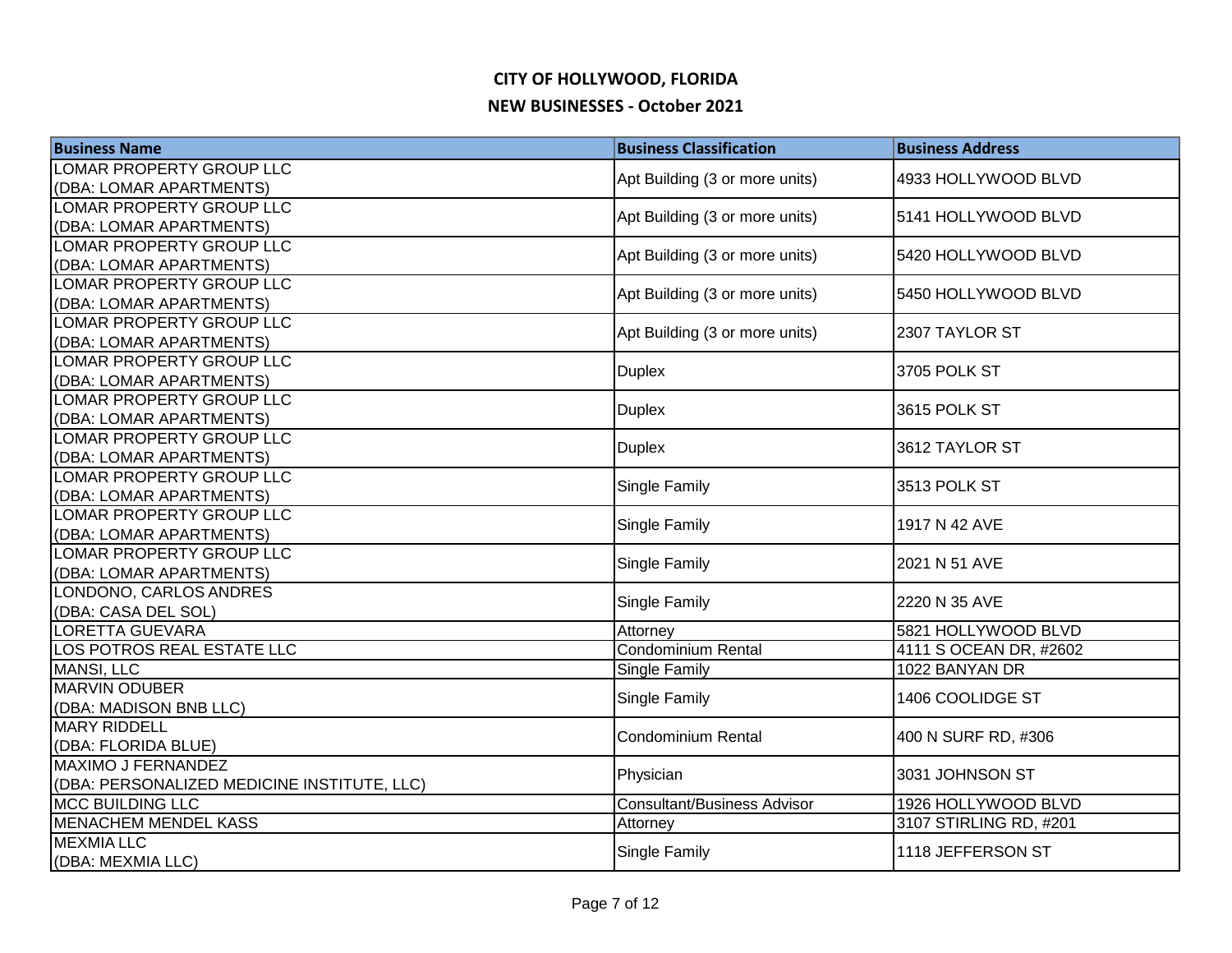| <b>Business Name</b>                      | <b>Business Classification</b> | <b>Business Address</b>   |
|-------------------------------------------|--------------------------------|---------------------------|
| MHC AREA 10, LLC                          |                                | 2699 STIRLING RD, #106A   |
| (DBA: HAVEN HOME HEALTH CARE)             | Home Health Care Agency        |                           |
| MIAMI S&D LLC                             | Office                         | 2719 HOLLYWOOD BLVD       |
| MIDLAND NATIONAL LIFE INS. CO.            | Insurance Company/Life         |                           |
| <b>MIGUEL SALVAT</b>                      | Therapist/Physical             | 3107 STIRLING RD          |
| (DBA: COR MEDICAL CENTERS OF HOLLYWOOD)   |                                |                           |
| <b>MINT JEWELERS, LLC</b>                 | Jewelery Store                 | 4907 SHERIDAN ST          |
| (DBA: MINT JEWELERS BY BOODADDY DIAMONDS) |                                |                           |
| <b>MIRAGE PROPERTIES USA LLC</b>          | Condominium Rental             | 4111 S OCEAN DR, #2610    |
| <b>MJM ENTERPRISES USA LLC</b>            | <b>Single Family</b>           | 4036 POINCIANA LN         |
| MOHAMMED, MURAD                           | Single Family                  | 5087 EUCALYPTUS DR        |
| MONTE GROUP, INC.                         | <b>Commercial Rental Units</b> | 4020 N 29 AVE             |
| <b>MULTISKILLS LLC</b>                    | Wholesale Merchandise          | 3030 SW 42 ST             |
| <b>MYKHAILO DOLININ</b>                   | <b>Single Family</b>           | 1280 EUCALYPTUS DR, #2    |
| <b>NANCY MURCIA</b>                       |                                | 1245 WILEY ST             |
| (DBA: 718 MANAGEMENT GROUP LLC)           | <b>Single Family</b>           |                           |
| NATALIE FISCHER                           | Attorney                       | 3440 HOLLYWOOD BLVD       |
| NATALIYA ANDRUSHKO                        | <b>Single Family</b>           | 1585 EVERGREEN TER        |
| NATANLEON LLC                             | <b>Single Family</b>           | 2211 CLEVELAND ST         |
| NEW MED RESEARCH, INC                     | <b>Medical Office</b>          | 115 S 21 AVE              |
| (DBA: NEW MED RESEARCH)                   |                                |                           |
| NEW SMILE DENTAL LAB, LLC                 | Laboratory/Medical             | 1835 N 66 AVE             |
| NF INVESTMENTS GROUP INC                  | Condominium Rental             | 101 N OCEAN DR, #791      |
| NORTH AMERICAN CO. FOR LIFE & HEALTH      | Insurance Company/Life         |                           |
| OG WIRELESS INC                           | <b>Warehouse Rental</b>        | 1800 N DIXIE HWY          |
| (DBA: JD MOBILE)                          |                                |                           |
| <b>OLES LYSAK</b>                         | <b>Single Family</b>           | <b>1675 TRAILHEAD TER</b> |
| <b>ORAS LLC</b>                           | Condominium Rental             | 3901 S OCEAN DR, #6Q      |
| <b>ORLANDO &amp; DAISY GORRA</b>          | <b>Single Family</b>           | 603 N 57 AVE              |
| ORLANDO DUQUE QUIROGA                     | <b>Commercial Rental Units</b> | 1520 N DIXIE HWY          |
| (DBA: )                                   |                                |                           |
| <b>OSCAR GONZALEZ</b>                     | Condominium Rental             | 3801 S OCEAN DR, #12J     |
| PERSONALIZED MEDICINE INSTITUTE, LLC      | <b>Medical Office</b>          | 3031 JOHNSON ST           |
| (DBA: HEALTHSTONE PRIMARY CARE PARTNERS)  |                                |                           |
| <b>PHYSIQUEFEMBELUS</b>                   | Artist                         | 2 OAKWOOD BLVD            |
| POWER PROS FL LLC                         | Contractor/Electrical          | 210 N 68 AVE              |
| PPH FRANCHISE HOLDINGS, LLC               | <b>Medical Office</b>          | 2699 STIRLING RD, #306C   |
| (DBA: PASSPORT HEALTH)                    |                                |                           |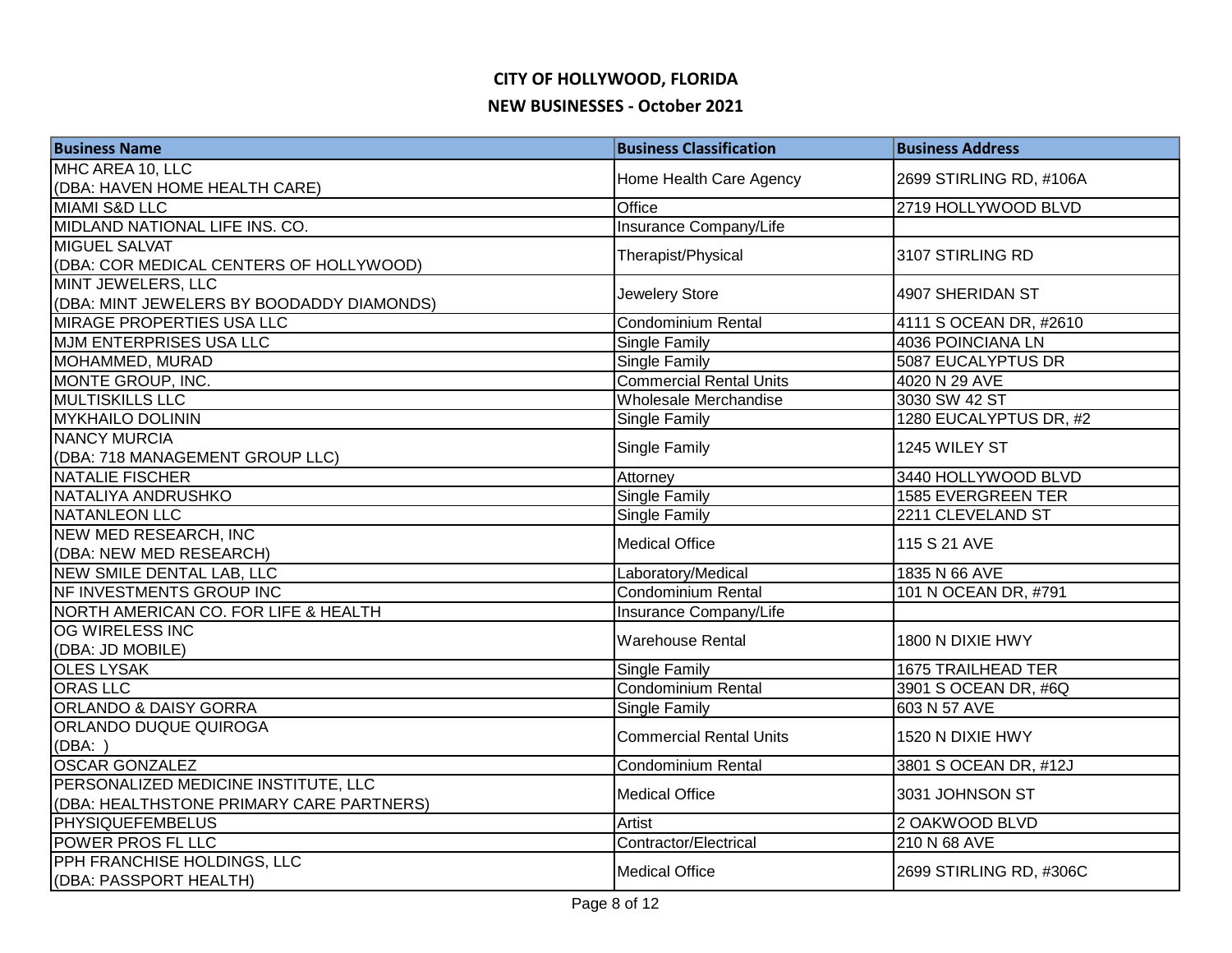| PRIMARY DENTAL PARTNERS, PA<br><b>Medical Office</b><br>3031 JOHNSON ST<br><b>QTRIALS INC</b><br><b>Medical Office</b><br>2303 HOLLYWOOD BLVD<br>(DBA: QTRIALS MEDICAL CENTER INC)<br>QUACH'S QUALITY ELECTRICAL SERVICES LLC<br>Contractor/Electrical<br>7533 GARFIELD ST<br>RACETRAC PETROLEUM, INC.<br>Gas/Convenience Store<br>3001 SW 30 AVE<br>(DBA: RACETRAC #2562)<br><b>RALPH &amp; JULIE AGUERO</b><br><b>Condominium Rental</b><br>322 HARDING ST, #B202<br>RASCAL HOLLYWOOD LLC<br>Apt Building (3 or more units)<br>1942 FUNSTON ST, #1-5<br>RASCAL HOLLYWOOD LLC<br>Apt Building (3 or more units)<br>1500 S 20 AVE<br>RICARDO N HERNANDEZ RIVERA<br>3031 JOHNSON ST<br>Dentist/Orthodontist<br>(DBA: PRIMARY DENTAL PARTNERS, PA)<br>RIO MIAMI REAL ESTATE LLC<br>Condominium Rental<br>777 N OCEAN DR, #S412<br>(DBA: RIO MIAMI REAL ESTATE LLC)<br>ROSA ELIZABETH ROCHA<br><b>Single Family</b><br>4810 W PARK RD<br><b>ROXANNE MURRAY</b><br><b>Beauty Parlor</b><br>5770 STIRLING RD<br>(DBA: L'EXCELLENCE BY ROXY)<br><b>RYAN MASCI</b><br>3440 HOLLYWOOD BLVD<br>Attorney<br>SAHARA CAFE HOLLYWOOD INC.<br>Restaurant/Bar<br>2000 HARRISON ST<br>(DBA: SAHARA CAFE HOLLYWOOD)<br><b>SALOMON HADIDA</b><br>1102 BANYAN DR<br><b>Single Family</b><br><b>SAMUEL WALKER</b><br>3440 HOLLYWOOD BLVD<br>Attorney<br>SANDRO LUIGI SANTAROSSA LIV TR<br>Condominium Rental<br>777 N OCEAN DR, #S326<br><b>SEBASTIANI CONSULTING LLC</b><br><b>Auto Sales</b><br>5901 FUNSTON ST<br>(DBA: CARS N TRUCKS)<br><b>SHAH &amp; SONS LLC</b><br><b>Retail Store/Stock</b><br>6341 JOHNSON ST<br>(DBA: S&S DRIVE THRU)<br>SHAMIEKA CAROLINE JOY DONAWA<br>4600 SHERIDAN ST<br>Attorney<br>(DBA: FLORIDA PROFESSIONAL LAW GROUP PLLC)<br>SHAPIR SHALOM & NINA<br>Single Family<br>3440 N PARK RD<br>(DBA: NORTH PARK RENTAL LLC)<br>SHELL HOLLYWOOD LLC<br>Gas/Convenience Store<br>2800 HOLLYWOOD BLVD<br>(DBA: SHELL HOLLYWOOD)<br>SHMUEL TENNENHAUS & ROSA LEVIN<br>Single Family<br>1356 MADISON ST<br>(DBA: 1356 MAD HOLLYWOOD LAKES LLC)<br>SILVAGGIO, DOMENICO<br>Condominium Rental<br>1600 S OCEAN DR, #10F<br>SIMJA HILLCREST 26 LLC<br>4274 LARGE LEAF LN<br><b>Single Family</b> | <b>Business Name</b>              | <b>Business Classification</b> | <b>Business Address</b> |
|---------------------------------------------------------------------------------------------------------------------------------------------------------------------------------------------------------------------------------------------------------------------------------------------------------------------------------------------------------------------------------------------------------------------------------------------------------------------------------------------------------------------------------------------------------------------------------------------------------------------------------------------------------------------------------------------------------------------------------------------------------------------------------------------------------------------------------------------------------------------------------------------------------------------------------------------------------------------------------------------------------------------------------------------------------------------------------------------------------------------------------------------------------------------------------------------------------------------------------------------------------------------------------------------------------------------------------------------------------------------------------------------------------------------------------------------------------------------------------------------------------------------------------------------------------------------------------------------------------------------------------------------------------------------------------------------------------------------------------------------------------------------------------------------------------------------------------------------------------------------------------------------------------------------------------------------------------------------------------------------------------------------------------------------------------------------------------------------------------------------------------------------------------------------------------------------------|-----------------------------------|--------------------------------|-------------------------|
|                                                                                                                                                                                                                                                                                                                                                                                                                                                                                                                                                                                                                                                                                                                                                                                                                                                                                                                                                                                                                                                                                                                                                                                                                                                                                                                                                                                                                                                                                                                                                                                                                                                                                                                                                                                                                                                                                                                                                                                                                                                                                                                                                                                                   |                                   |                                |                         |
|                                                                                                                                                                                                                                                                                                                                                                                                                                                                                                                                                                                                                                                                                                                                                                                                                                                                                                                                                                                                                                                                                                                                                                                                                                                                                                                                                                                                                                                                                                                                                                                                                                                                                                                                                                                                                                                                                                                                                                                                                                                                                                                                                                                                   |                                   |                                |                         |
|                                                                                                                                                                                                                                                                                                                                                                                                                                                                                                                                                                                                                                                                                                                                                                                                                                                                                                                                                                                                                                                                                                                                                                                                                                                                                                                                                                                                                                                                                                                                                                                                                                                                                                                                                                                                                                                                                                                                                                                                                                                                                                                                                                                                   |                                   |                                |                         |
|                                                                                                                                                                                                                                                                                                                                                                                                                                                                                                                                                                                                                                                                                                                                                                                                                                                                                                                                                                                                                                                                                                                                                                                                                                                                                                                                                                                                                                                                                                                                                                                                                                                                                                                                                                                                                                                                                                                                                                                                                                                                                                                                                                                                   |                                   |                                |                         |
|                                                                                                                                                                                                                                                                                                                                                                                                                                                                                                                                                                                                                                                                                                                                                                                                                                                                                                                                                                                                                                                                                                                                                                                                                                                                                                                                                                                                                                                                                                                                                                                                                                                                                                                                                                                                                                                                                                                                                                                                                                                                                                                                                                                                   |                                   |                                |                         |
|                                                                                                                                                                                                                                                                                                                                                                                                                                                                                                                                                                                                                                                                                                                                                                                                                                                                                                                                                                                                                                                                                                                                                                                                                                                                                                                                                                                                                                                                                                                                                                                                                                                                                                                                                                                                                                                                                                                                                                                                                                                                                                                                                                                                   |                                   |                                |                         |
|                                                                                                                                                                                                                                                                                                                                                                                                                                                                                                                                                                                                                                                                                                                                                                                                                                                                                                                                                                                                                                                                                                                                                                                                                                                                                                                                                                                                                                                                                                                                                                                                                                                                                                                                                                                                                                                                                                                                                                                                                                                                                                                                                                                                   |                                   |                                |                         |
|                                                                                                                                                                                                                                                                                                                                                                                                                                                                                                                                                                                                                                                                                                                                                                                                                                                                                                                                                                                                                                                                                                                                                                                                                                                                                                                                                                                                                                                                                                                                                                                                                                                                                                                                                                                                                                                                                                                                                                                                                                                                                                                                                                                                   |                                   |                                |                         |
|                                                                                                                                                                                                                                                                                                                                                                                                                                                                                                                                                                                                                                                                                                                                                                                                                                                                                                                                                                                                                                                                                                                                                                                                                                                                                                                                                                                                                                                                                                                                                                                                                                                                                                                                                                                                                                                                                                                                                                                                                                                                                                                                                                                                   |                                   |                                |                         |
|                                                                                                                                                                                                                                                                                                                                                                                                                                                                                                                                                                                                                                                                                                                                                                                                                                                                                                                                                                                                                                                                                                                                                                                                                                                                                                                                                                                                                                                                                                                                                                                                                                                                                                                                                                                                                                                                                                                                                                                                                                                                                                                                                                                                   |                                   |                                |                         |
|                                                                                                                                                                                                                                                                                                                                                                                                                                                                                                                                                                                                                                                                                                                                                                                                                                                                                                                                                                                                                                                                                                                                                                                                                                                                                                                                                                                                                                                                                                                                                                                                                                                                                                                                                                                                                                                                                                                                                                                                                                                                                                                                                                                                   |                                   |                                |                         |
|                                                                                                                                                                                                                                                                                                                                                                                                                                                                                                                                                                                                                                                                                                                                                                                                                                                                                                                                                                                                                                                                                                                                                                                                                                                                                                                                                                                                                                                                                                                                                                                                                                                                                                                                                                                                                                                                                                                                                                                                                                                                                                                                                                                                   |                                   |                                |                         |
|                                                                                                                                                                                                                                                                                                                                                                                                                                                                                                                                                                                                                                                                                                                                                                                                                                                                                                                                                                                                                                                                                                                                                                                                                                                                                                                                                                                                                                                                                                                                                                                                                                                                                                                                                                                                                                                                                                                                                                                                                                                                                                                                                                                                   |                                   |                                |                         |
|                                                                                                                                                                                                                                                                                                                                                                                                                                                                                                                                                                                                                                                                                                                                                                                                                                                                                                                                                                                                                                                                                                                                                                                                                                                                                                                                                                                                                                                                                                                                                                                                                                                                                                                                                                                                                                                                                                                                                                                                                                                                                                                                                                                                   |                                   |                                |                         |
|                                                                                                                                                                                                                                                                                                                                                                                                                                                                                                                                                                                                                                                                                                                                                                                                                                                                                                                                                                                                                                                                                                                                                                                                                                                                                                                                                                                                                                                                                                                                                                                                                                                                                                                                                                                                                                                                                                                                                                                                                                                                                                                                                                                                   |                                   |                                |                         |
|                                                                                                                                                                                                                                                                                                                                                                                                                                                                                                                                                                                                                                                                                                                                                                                                                                                                                                                                                                                                                                                                                                                                                                                                                                                                                                                                                                                                                                                                                                                                                                                                                                                                                                                                                                                                                                                                                                                                                                                                                                                                                                                                                                                                   |                                   |                                |                         |
|                                                                                                                                                                                                                                                                                                                                                                                                                                                                                                                                                                                                                                                                                                                                                                                                                                                                                                                                                                                                                                                                                                                                                                                                                                                                                                                                                                                                                                                                                                                                                                                                                                                                                                                                                                                                                                                                                                                                                                                                                                                                                                                                                                                                   |                                   |                                |                         |
|                                                                                                                                                                                                                                                                                                                                                                                                                                                                                                                                                                                                                                                                                                                                                                                                                                                                                                                                                                                                                                                                                                                                                                                                                                                                                                                                                                                                                                                                                                                                                                                                                                                                                                                                                                                                                                                                                                                                                                                                                                                                                                                                                                                                   |                                   |                                |                         |
|                                                                                                                                                                                                                                                                                                                                                                                                                                                                                                                                                                                                                                                                                                                                                                                                                                                                                                                                                                                                                                                                                                                                                                                                                                                                                                                                                                                                                                                                                                                                                                                                                                                                                                                                                                                                                                                                                                                                                                                                                                                                                                                                                                                                   |                                   |                                |                         |
|                                                                                                                                                                                                                                                                                                                                                                                                                                                                                                                                                                                                                                                                                                                                                                                                                                                                                                                                                                                                                                                                                                                                                                                                                                                                                                                                                                                                                                                                                                                                                                                                                                                                                                                                                                                                                                                                                                                                                                                                                                                                                                                                                                                                   |                                   |                                |                         |
|                                                                                                                                                                                                                                                                                                                                                                                                                                                                                                                                                                                                                                                                                                                                                                                                                                                                                                                                                                                                                                                                                                                                                                                                                                                                                                                                                                                                                                                                                                                                                                                                                                                                                                                                                                                                                                                                                                                                                                                                                                                                                                                                                                                                   |                                   |                                |                         |
|                                                                                                                                                                                                                                                                                                                                                                                                                                                                                                                                                                                                                                                                                                                                                                                                                                                                                                                                                                                                                                                                                                                                                                                                                                                                                                                                                                                                                                                                                                                                                                                                                                                                                                                                                                                                                                                                                                                                                                                                                                                                                                                                                                                                   |                                   |                                |                         |
|                                                                                                                                                                                                                                                                                                                                                                                                                                                                                                                                                                                                                                                                                                                                                                                                                                                                                                                                                                                                                                                                                                                                                                                                                                                                                                                                                                                                                                                                                                                                                                                                                                                                                                                                                                                                                                                                                                                                                                                                                                                                                                                                                                                                   |                                   |                                |                         |
|                                                                                                                                                                                                                                                                                                                                                                                                                                                                                                                                                                                                                                                                                                                                                                                                                                                                                                                                                                                                                                                                                                                                                                                                                                                                                                                                                                                                                                                                                                                                                                                                                                                                                                                                                                                                                                                                                                                                                                                                                                                                                                                                                                                                   |                                   |                                |                         |
|                                                                                                                                                                                                                                                                                                                                                                                                                                                                                                                                                                                                                                                                                                                                                                                                                                                                                                                                                                                                                                                                                                                                                                                                                                                                                                                                                                                                                                                                                                                                                                                                                                                                                                                                                                                                                                                                                                                                                                                                                                                                                                                                                                                                   |                                   |                                |                         |
|                                                                                                                                                                                                                                                                                                                                                                                                                                                                                                                                                                                                                                                                                                                                                                                                                                                                                                                                                                                                                                                                                                                                                                                                                                                                                                                                                                                                                                                                                                                                                                                                                                                                                                                                                                                                                                                                                                                                                                                                                                                                                                                                                                                                   |                                   |                                |                         |
|                                                                                                                                                                                                                                                                                                                                                                                                                                                                                                                                                                                                                                                                                                                                                                                                                                                                                                                                                                                                                                                                                                                                                                                                                                                                                                                                                                                                                                                                                                                                                                                                                                                                                                                                                                                                                                                                                                                                                                                                                                                                                                                                                                                                   |                                   |                                |                         |
|                                                                                                                                                                                                                                                                                                                                                                                                                                                                                                                                                                                                                                                                                                                                                                                                                                                                                                                                                                                                                                                                                                                                                                                                                                                                                                                                                                                                                                                                                                                                                                                                                                                                                                                                                                                                                                                                                                                                                                                                                                                                                                                                                                                                   |                                   |                                |                         |
|                                                                                                                                                                                                                                                                                                                                                                                                                                                                                                                                                                                                                                                                                                                                                                                                                                                                                                                                                                                                                                                                                                                                                                                                                                                                                                                                                                                                                                                                                                                                                                                                                                                                                                                                                                                                                                                                                                                                                                                                                                                                                                                                                                                                   |                                   |                                |                         |
|                                                                                                                                                                                                                                                                                                                                                                                                                                                                                                                                                                                                                                                                                                                                                                                                                                                                                                                                                                                                                                                                                                                                                                                                                                                                                                                                                                                                                                                                                                                                                                                                                                                                                                                                                                                                                                                                                                                                                                                                                                                                                                                                                                                                   |                                   |                                |                         |
|                                                                                                                                                                                                                                                                                                                                                                                                                                                                                                                                                                                                                                                                                                                                                                                                                                                                                                                                                                                                                                                                                                                                                                                                                                                                                                                                                                                                                                                                                                                                                                                                                                                                                                                                                                                                                                                                                                                                                                                                                                                                                                                                                                                                   |                                   |                                |                         |
|                                                                                                                                                                                                                                                                                                                                                                                                                                                                                                                                                                                                                                                                                                                                                                                                                                                                                                                                                                                                                                                                                                                                                                                                                                                                                                                                                                                                                                                                                                                                                                                                                                                                                                                                                                                                                                                                                                                                                                                                                                                                                                                                                                                                   |                                   |                                |                         |
|                                                                                                                                                                                                                                                                                                                                                                                                                                                                                                                                                                                                                                                                                                                                                                                                                                                                                                                                                                                                                                                                                                                                                                                                                                                                                                                                                                                                                                                                                                                                                                                                                                                                                                                                                                                                                                                                                                                                                                                                                                                                                                                                                                                                   |                                   |                                |                         |
|                                                                                                                                                                                                                                                                                                                                                                                                                                                                                                                                                                                                                                                                                                                                                                                                                                                                                                                                                                                                                                                                                                                                                                                                                                                                                                                                                                                                                                                                                                                                                                                                                                                                                                                                                                                                                                                                                                                                                                                                                                                                                                                                                                                                   |                                   |                                |                         |
|                                                                                                                                                                                                                                                                                                                                                                                                                                                                                                                                                                                                                                                                                                                                                                                                                                                                                                                                                                                                                                                                                                                                                                                                                                                                                                                                                                                                                                                                                                                                                                                                                                                                                                                                                                                                                                                                                                                                                                                                                                                                                                                                                                                                   |                                   |                                |                         |
|                                                                                                                                                                                                                                                                                                                                                                                                                                                                                                                                                                                                                                                                                                                                                                                                                                                                                                                                                                                                                                                                                                                                                                                                                                                                                                                                                                                                                                                                                                                                                                                                                                                                                                                                                                                                                                                                                                                                                                                                                                                                                                                                                                                                   | (DBA: USA ACCOUNTING 4 US, CORP.) |                                |                         |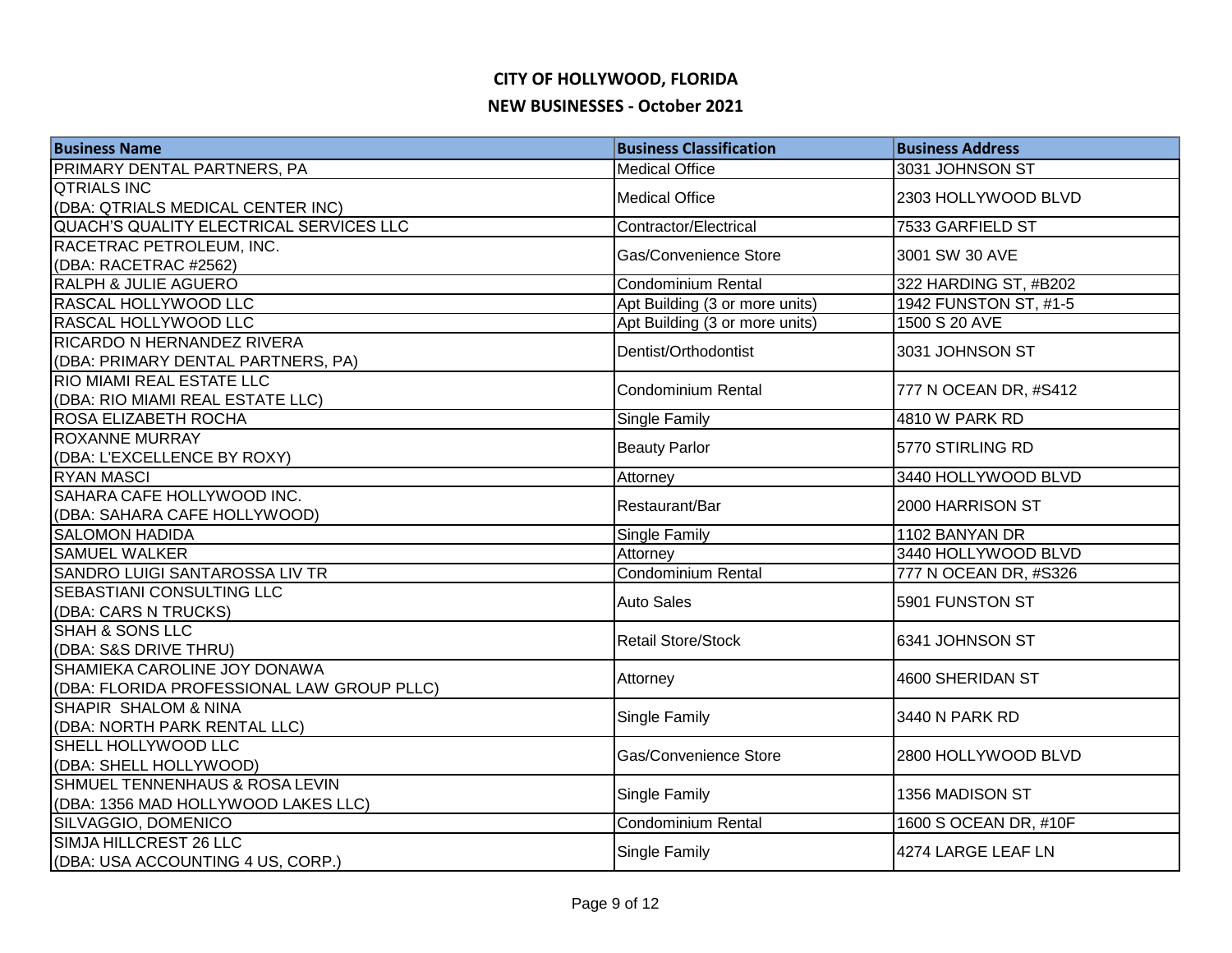| <b>Business Name</b>                                | <b>Business Classification</b>     | <b>Business Address</b> |
|-----------------------------------------------------|------------------------------------|-------------------------|
| <b>SIMMS, HAYDEN JILES</b>                          | Single Family                      | 6464 MCCLELLAN ST       |
| (DBA: SIMMS, HAYDEN)                                |                                    |                         |
| <b>SOFIA TSAPCHUK</b>                               | Single Family                      | 1586 MYRTLE OAK TER     |
| <b>SOFIANE NAIT-SAIDI</b>                           | Single Family                      | 2639 MONROE ST          |
| (DBA: SAIDI, SOFIANE NAIT)                          |                                    |                         |
| <b>STARBUCKS COFFEE COMPANY</b>                     | Restaurant/Bar                     | 3255 HOLLYWOOD BLVD     |
| (DBA: STARBUCKS COFFEE (STORE #8339))               |                                    |                         |
| <b>STEPHANIE ROMAN</b>                              | Attorney                           | 3440 HOLLYWOOD BLVD     |
| <b>STYLES BY JEANNE</b>                             | <b>Beauty Parlor</b>               | 2 OAKWOOD BLVD          |
| (DBA: STYLES BY JEANNE)                             |                                    |                         |
| SURF STYLE RETAIL MANAGEMENT INC                    | <b>Warehouse Rental</b>            | 4150 N 28 TER           |
| (DBA: SURF STYLE RETAIL MANAGEMENT INC)             |                                    |                         |
| <b>SWEENEYS IV LLC</b>                              | Liquor Store Only                  | 4201 N STATE ROAD 7     |
| (DBA: SWEENEYS LIQUORS)                             |                                    |                         |
| <b>SWEENEYS LIQUORS LLC</b>                         | Liquor Store Only                  | 4850 S STATE ROAD 7     |
| (DBA: SWEENEYS LIQUORS)                             |                                    |                         |
| SZCZESNY, MICHAEL                                   | Single Family                      | 4023 BLACK OLIVE LN     |
| TARAS WELLNESS CENTER AND GIRDLES INC               | Alterations                        | 2699 STIRLING RD, #307C |
| (DBA: PRECISE CUSTOM ADDICTION)                     |                                    |                         |
| TIDES 26, LLC                                       | <b>Condominium Rental</b>          | 3801 S OCEAN DR, #2B    |
| (DBA: TIDES 26, LLC)                                |                                    |                         |
| TIFFANY MANBODH, LLC                                | <b>Consultant/Business Advisor</b> | 324 S 28 AVE            |
| <b>TIMOTHY EARL YATES</b>                           | Physician                          | 3109 STIRLING RD, #100  |
| <b>TRAVEL WORLD WIDE</b><br><b>TYLER POLK TRUST</b> | <b>Single Family</b>               | 3713 GREENWAY DR        |
|                                                     | Apt Building (3 or more units)     | 3700 POLK ST            |
| (DBA: LOMAR APARATMENTS)<br><b>TYLER POLK TRUST</b> |                                    |                         |
| (DBA: LOMAR APARTMENTS)                             | <b>Commercial Rental Units</b>     | 5636 DAWSON ST          |
| <b>TYLER POLK TRUST</b>                             |                                    |                         |
| (DBA: LOMAR APARTMENTS)                             | <b>Commercial Rental Units</b>     | 5748 DEWEY ST           |
| <b>TYLER POLK TRUST</b>                             |                                    |                         |
| (DBA: LOMAR APARTMENTS)                             | Apt Building (3 or more units)     | 3705 TYLER ST           |
| <b>TYLER POLK TRUST</b>                             |                                    |                         |
| (DBA: LOMAR APARTMENTS)                             | Apt Building (3 or more units)     | 3500 POLK ST            |
| <b>TYLER POLK TRUST</b>                             |                                    |                         |
| (DBA: LOMAR APARTMENTS)                             | Apt Building (3 or more units)     | 3602 POLK ST, #1-6      |
| <b>TYLER POLK TRUST</b>                             |                                    |                         |
| (DBA: LOMAR APARTMENTS)                             | Apt Building (3 or more units)     | 3610 POLK ST, #1-6      |
|                                                     |                                    |                         |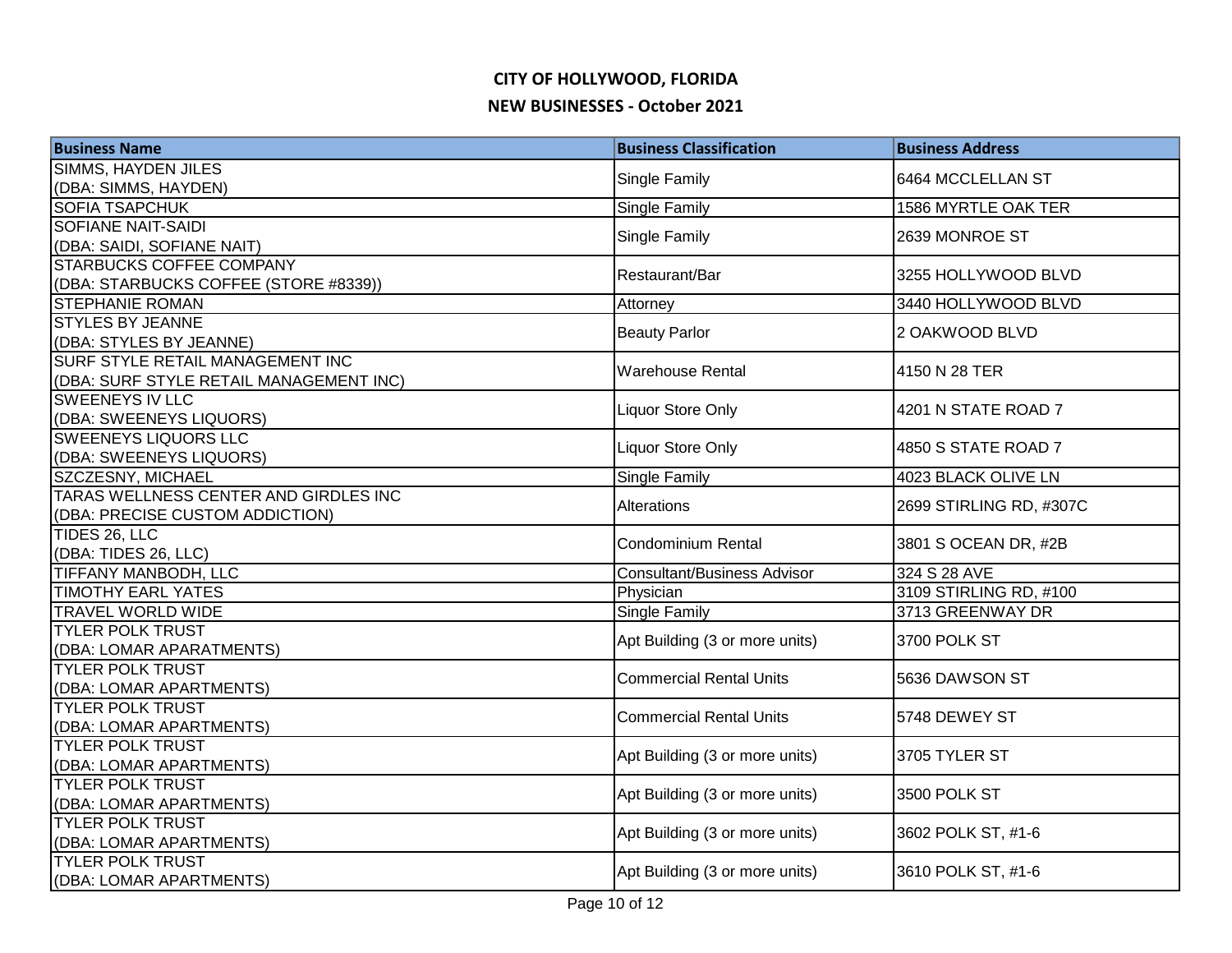| <b>Business Name</b>                                                                        | <b>Business Classification</b> | <b>Business Address</b>  |
|---------------------------------------------------------------------------------------------|--------------------------------|--------------------------|
| <b>TYLER POLK TRUST</b>                                                                     | Apt Building (3 or more units) | 3616 POLK ST, #1-6       |
| (DBA: LOMAR APARTMENTS)                                                                     |                                |                          |
| <b>TYLER POLK TRUST</b>                                                                     | <b>Duplex</b>                  | 3716 POLK ST             |
| (DBA: LOMAR APARTMENTS)                                                                     |                                |                          |
| <b>ULTRA HEALTH CARE INC</b>                                                                | Home Health Care Agency        | 4601 SHERIDAN ST         |
| UNLIMITED LAND TR AUERBACH, JAY E TRSTEE<br>(DBA: UNLIMITED LAND TR AUERBACH, JAY E TRSTEE) | <b>Condominium Rental</b>      | 4001 S OCEAN DR, #9G     |
| UNLIMITED LAND TR AUERBACH, JAY E TRSTEE<br>(DBA: UNLIMITED LAND TR AUERBACH, JAY E TRSTEE) | Condominium Rental             | 3901 S OCEAN DR, #11J    |
| USHER JACOBSON AND LIEBA SARA BOJARSKI                                                      | <b>Single Family</b>           | 3719 W PARK RD           |
| UZI MEIR                                                                                    | Condominium Rental             | 3630 N 56 AVE, #311      |
| <b>VHI DELUXE FLORIDA</b><br>(DBA: VHI DELUXE FLORIDA)                                      | <b>Condominium Rental</b>      | 101 N OCEAN DR, #223     |
| <b>VHI DELUXE FLORIDA</b><br>(DBA: VHI DELUXE FLORIDA)                                      | <b>Condominium Rental</b>      | 101 N OCEAN DR, #528     |
| <b>VICTORIA BLUE LLC</b>                                                                    | <b>Condominium Rental</b>      | 4111 S OCEAN DR, #1109   |
| <b>VIDAL KRESPY</b>                                                                         | <b>Single Family</b>           | 1522 E HAWTHORNE CIR     |
| (DBA: DARY REES CORP)                                                                       |                                |                          |
| <b>VITAL ROOFING, INC</b>                                                                   | Contractor/Roofing             | 2010 SHERMAN ST          |
| (DBA: J & K ROOFING)<br><b>VLADIMIR DAVYDOFF</b>                                            |                                |                          |
| (DBA: 718 MANAGEMENT GROUP LLC)                                                             | <b>Single Family</b>           | 1304 ADAMS ST            |
| VOLODYMYR DAVYDOVYCH                                                                        |                                |                          |
| (DBA: TRASKEVYCH YULIYA)                                                                    | Single Family                  | 1223 JACKSON ST          |
| <b>VQ INVESTMENT, LLC</b>                                                                   | Single Family                  | 2203 MCKINLEY ST-2 BLDGS |
| <b>WANG, ANNIE</b>                                                                          | Physician/Surgeon              | 4500 SHERIDAN ST         |
| (DBA: PEDIATRIC ASSOCIATES)                                                                 |                                |                          |
| <b>WARREN SWEE</b>                                                                          | Physician                      | 3109 STIRLING RD, #100   |
| <b>WARSAW 52 LLC</b>                                                                        | <b>Single Family</b>           | 6308 WASHINGTON ST       |
| <b>WENSO MORENCY</b>                                                                        | <b>Duplex</b>                  | 524 GLENN PKWY, #1-2     |
| (DBA: LA KAY OF MORENCY)                                                                    |                                |                          |
| <b>WILLIAM GREENE ENTERPRISES LLC</b>                                                       | <b>Commercial Rental Units</b> | 101 N OCEAN DR, #320     |
| WORLD OF KIDS, INC.<br>(DBA: WORLD OF KIDS, INC.)                                           | 9521 Talent Agency             | 2500 HOLLYWOOD BLVD      |
| <b>XPECTRUM LLC</b>                                                                         | Laundry/Self Service           | 150 N STATE ROAD 7       |
| YAN MOTORS LLC                                                                              | <b>Automotive Service</b>      | 901 N STATE ROAD 7       |
| YANG GROUP LLC                                                                              |                                |                          |
| (DBA: THE SKINNY DIP FROZEN YOGURT)                                                         | Restaurant/Bar                 | 3359 SHERIDAN ST         |